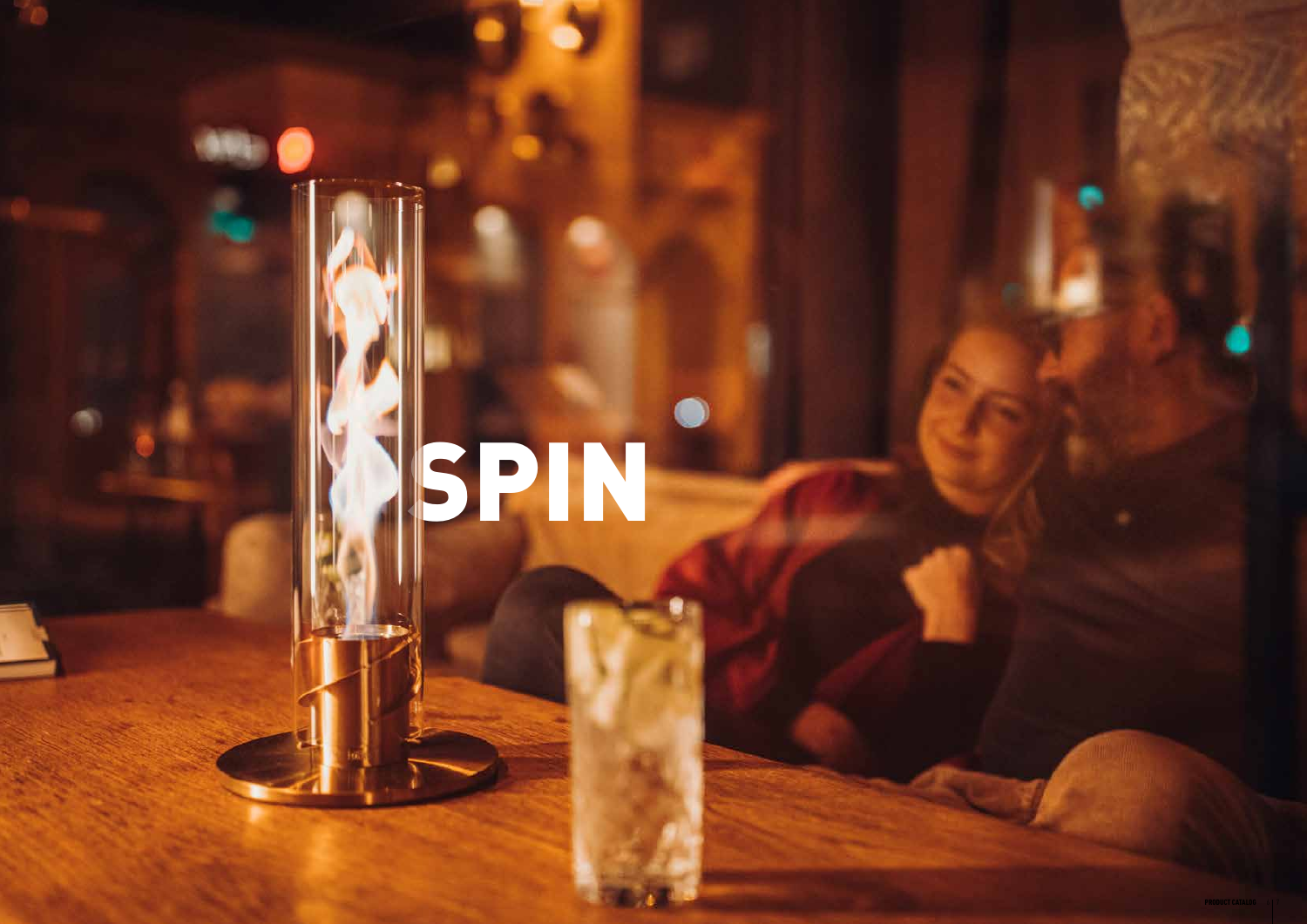

# SPIN **ERMAN**<br>AWARD<br>2021 V **ambiente<br>solutions** 2020 RRODUCT<br>OtsiGN<br>AMARIT re<mark>ddot</mark> design award<br><sub>winner</sub> 2019 NEW R

radiates heat

ŧ

T

indoor &outdoor

high flame 500 % BOOST

safe stand, safe fuel (bioethanol)





BOROSILICATE GLASS



.<br>Olished

PVD COATED

POWDER COATED